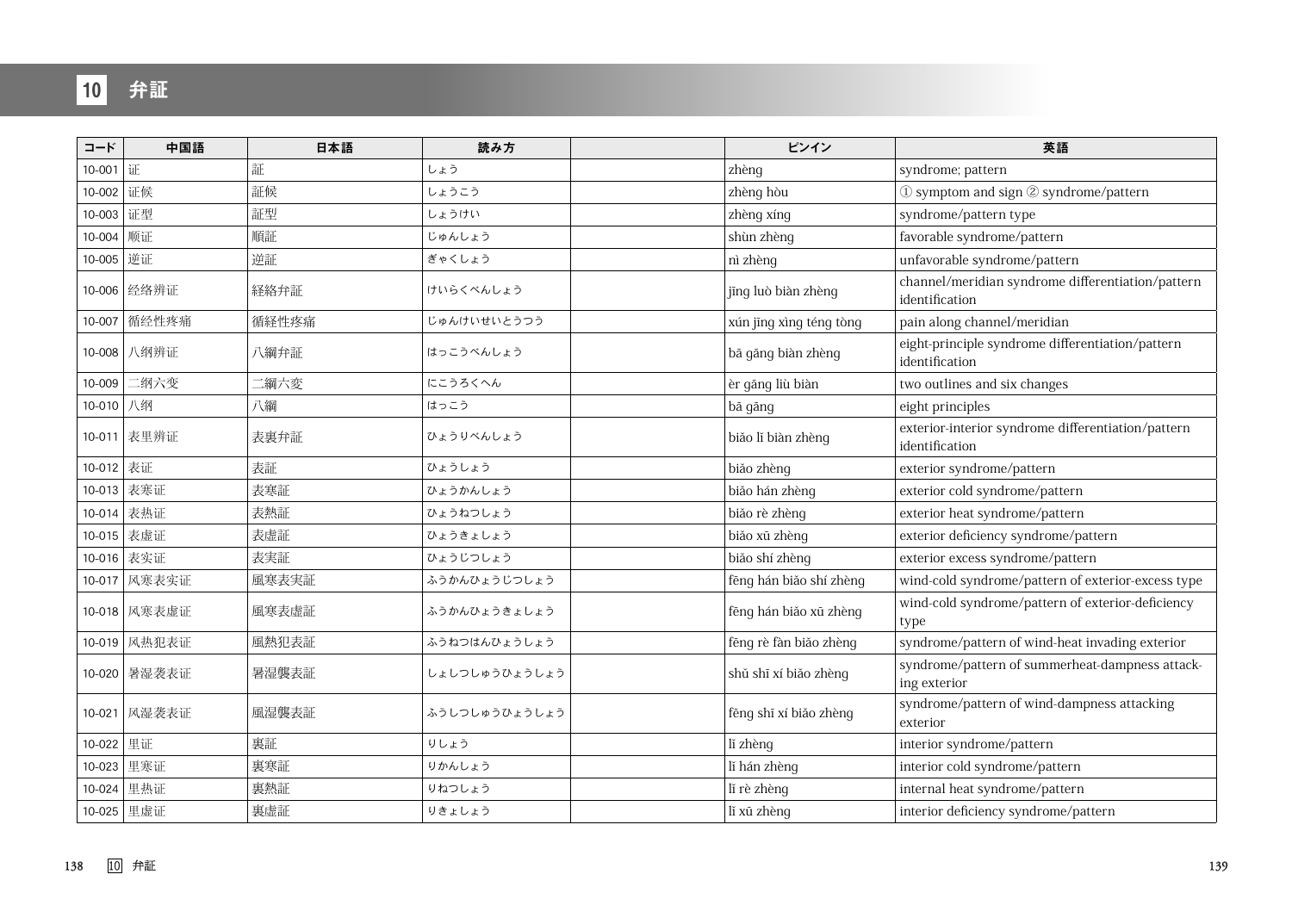| コード       | 中国語          | 日本語          | 読み方                    | ピンイン                   | 英語                                                                   |
|-----------|--------------|--------------|------------------------|------------------------|----------------------------------------------------------------------|
| 10-026    | 里实证          | 裏実証          | りじつしょう                 | lĩ shí zhèng           | interior excess syndrome/pattern                                     |
| 10-027    | 半表半里证        | 半表半裏証        | はんぴょうはんりしょう            | bàn biăo bàn lĩ zhèng  | half-exterior half-interior syndrome/pattern                         |
|           | 10-028 表实里虚证 | 表実裏虚証        | ひょうじつりきょしょう            | biăo shí lǐ xū zhèng   | syndrome/pattern of exterior excess and interior defi-<br>ciency     |
|           | 10-029 表虚里实证 | 表虚裏実証        | ひょうきょりじつしょう            | biăo xū lí shí zhèng   | syndrome/pattern of exterior deficiency and interior<br>excess       |
| 10-030    | 表寒里热证        | 表寒裏熱証        | ひょうかんりねつしょう            | biăo hán lĩ rè zhèng   | syndrome/pattern of exterior cold and interior heat                  |
| 10-031    | 表热里寒证        | 表熱裏寒証        | ひょうねつりかんしょう            | biăo rè lǐ hán zhèng   | syndrome/pattern of exterior heat and interior cold                  |
|           | 10-032 表里俱虚证 | 表裏俱虚証        | ひょうりぐきょしょう             | biăo lĩ jù xū zhèng    | syndrome/pattern of dual exterior and interior<br>deficiency         |
|           | 10-033 表里俱实证 | 表裏俱実証        | ひょうりぐじつしょう             | biăo lĩ jù shí zhèng   | syndrome/pattern of dual exterior and interior excess                |
| 10-034    | 表里俱寒证        | 表裏俱寒証        | ひょうりぐかんしょう             | biăo lĩ jù hán zhèng   | syndrome/pattern of dual exterior and interior cold                  |
|           | 10-035 表里俱热证 | 表裏俱熱証        | ひょうりぐねつしょう             | biăo lĩ jù rè zhèng    | syndrome/pattern of dual exterior and interior heat                  |
|           | 10-036 寒热辨证  | 寒熱弁証         | かんねつべんしょう              | hán rè biàn zhèng      | cold-heat syndrome differentiation/pattern identifica-<br>tion       |
| 10-037 寒证 |              | 寒証           | かんしょう                  | hán zhèng              | cold syndrome/pattern                                                |
| 10-038    | 热证           | 熱証           | ねつしょう                  | rè zhèng               | heat syndrome/pattern                                                |
| 10-039    | 真寒假热证        | 真寒仮熱証        | しんかんかねつしょう             | zhēn hán jiǎ rè zhèng  | syndrome/pattern of true cold with false heat                        |
| 10-040    | 真热假寒证        | 真熱仮寒証        | しんねつかかんしょう             | zhēn rè jiǎ hán zhèng  | syndrome/pattern of true heat with false cold                        |
| 10-041    | 上寒下热证        | 上寒下熱証        | じょうかんげねつしょう            | shàng hán xià rè zhèng | syndrome/pattern of upper cold and lower heat                        |
| 10-042    | 上热下寒证        | 上熱下寒証        | じょうねつげかんしょう            | shàng rè xià hán zhèng | syndrome/pattern of upper heat and lower cold                        |
| 10-043    | 寒格           | 寒格           | かんかく                   | hán gé                 | cold-rejecting                                                       |
|           | 10-044 寒胜热   | ①寒勝熱 ②寒が熱に勝つ | 1かんしょうねつ 2かんが<br>ねつにかつ | hán shèng rè           | cold dominating heat                                                 |
|           | 10-045 虚实辨证  | 虚実弁証         | きょじつべんしょう              | xū shí biàn zhèng      | deficiency-excess syndrome differentiation/pattern<br>identification |
| 10-046    | 虚证           | 虚証           | きょしょう                  | xū zhèng               | deficiency syndrome/pattern                                          |
| 10-047    | 实证           | 実証           | じつしょう                  | shí zhèng              | excess syndrome/pattern                                              |
| 10-048    | 真虚假实证        | 真虚仮実証        | しんきょかじつしょう             | zhēn xū jiǎ shí zhèng  | syndrome/pattern of true deficiency with false excess                |
|           | 10-049 真实假虚证 | 真実仮虚証        | しんじつかきょしょう             | zhēn shí jiǎ xū zhèng  | syndrome/pattern of true excess with false deficiency                |
|           | 10-050 精气亏虚证 | 精気虧虚証        | せいきききょしょう              | jīng qì kuī xū zhèng   | essential qi deficiency syndrome/pattern                             |
|           | 10-051 阴阳辨证  | 陰陽弁証         | いんようべんしょう              | yīn yáng biàn zhèng    | yin-yang syndrome differentiation/pattern identifica-<br>tion        |
| 10-052 阴证 |              | 陰証           | いんしょう                  | yīn zhèng              | yin syndrome/pattern                                                 |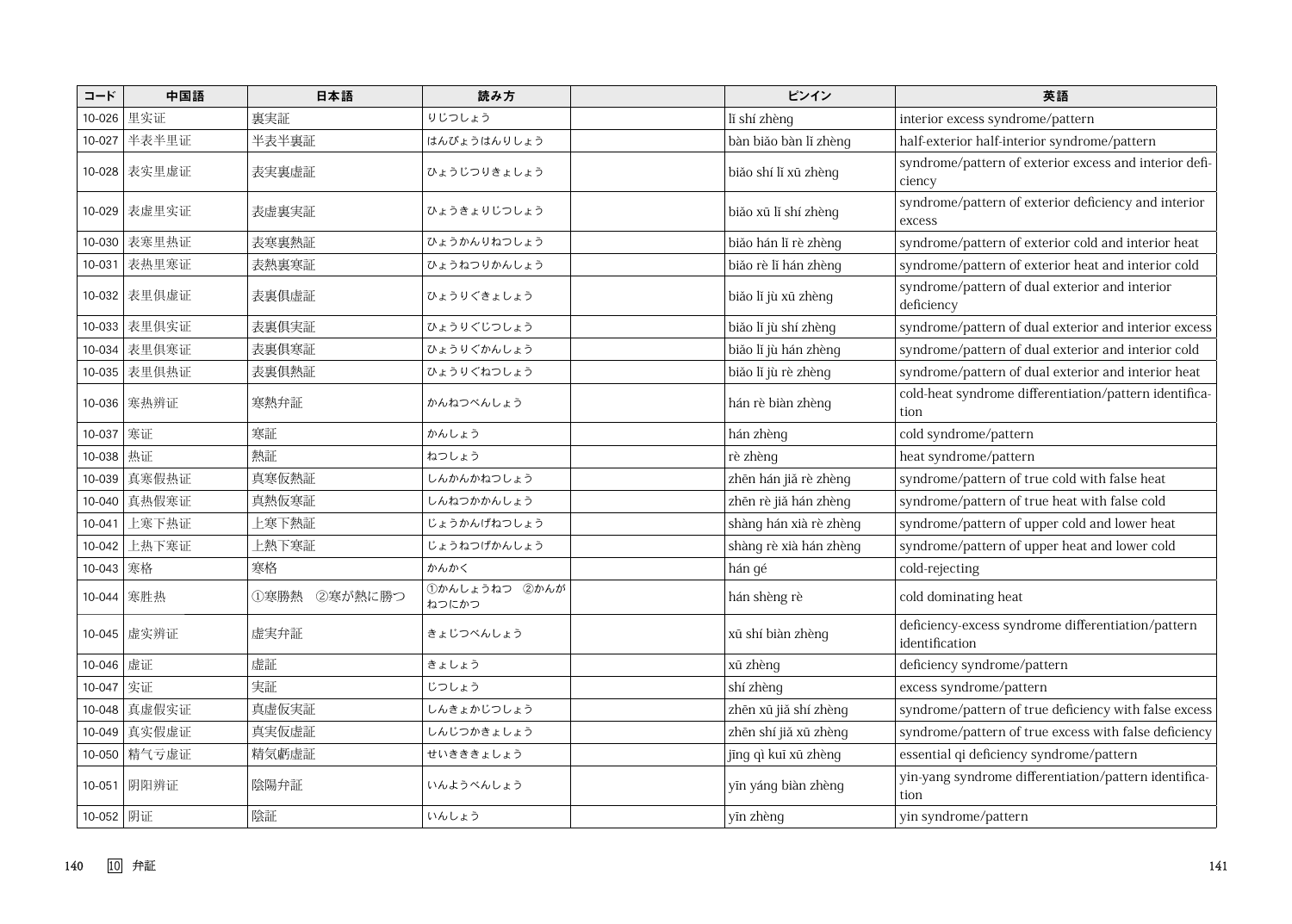| コード       | 中国語            | 日本語     | 読み方                 | ピンイン                        | 英語                                                              |
|-----------|----------------|---------|---------------------|-----------------------------|-----------------------------------------------------------------|
| 10-053 阳证 |                | 陽証      | ようしょう               | yáng zhèng                  | yang syndrome/pattern                                           |
|           | 10-054 阳虚证     | 陽虚証     | ようきょしょう             | yáng xū zhèng               | yang deficiency syndrome/pattern                                |
|           | 10-055 阳虚气滞证   | 陽虚気滞証   | ようきょきたいしょう          | yáng xū qì zhì zhèng        | syndrome/pattern of yang deficiency and qi stagna-<br>tion      |
|           | 10-056 阳虚湿阻证   | 陽虚湿阻証   | ようきょしつそしょう          | yáng xū shī zǔ zhèng        | syndrome/pattern of yang deficiency and dampness<br>obstruction |
|           | 10-057 阳虚水泛证   | 陽虚水泛証   | ようきょすいはんしょう         | yáng xū shuǐ fàn zhèng      | syndrome/pattern of yang deficiency and water<br>diffusion      |
|           | 10-058 阳虚痰凝证   | 陽虚痰凝証   | ようきょたんぎょうしょう        | yáng xū tán níng zhèng      | syndrome/pattern of yang deficiency and phlegm<br>coagulation   |
|           | 10-059 阳虚寒凝证   | 陽虚寒凝証   | ようきょかんぎょうしょう        | yáng xū hán níng zhèng      | syndrome/pattern of yang deficiency and congealing<br>cold      |
|           | 10-060 阳虚外感证   | 陽虚外感証   | ようきょがいかんしょう         | yáng xū wài găn zhèng       | syndrome/pattern of yang deficiency and external<br>contraction |
|           | 10-061 阴虚证     | 陰虚証     | いんきょしょう             | yīn xū zhèng                | yin deficiency syndrome/pattern                                 |
|           | 10-062 阴虚阳亢证   | 陰虚陽亢証   | いんきょようこうしょう         | yīn xū yáng kàng zhèng      | syndrome/pattern of yin deficiency and yang hyper-<br>activity  |
|           | 10-063 阴虚火旺证   | 陰虚火旺証   | いんきょかおうしょう          | yīn xū huǒ wàng zhèng       | syndrome/pattern of yin deficiency and effulgent fire           |
| 10-064    | 阴虚内热证          | 陰虚内熱証   | いんきょないねつしょう         | yīn xū nèi rè zhèng         | syndrome/pattern of yin deficiency and internal heat            |
|           | 10-065 阴虚动血证   | 陰虚動血証   | いんきょどうけつしょう         | yīn xū dòng xuè zhèng       | syndrome/pattern of yin deficiency and bleeding                 |
|           | 10-066 阴虚津亏证   | 陰虚津虧証   | いんきょしんきしょう          | yīn xū jīn kuī zhèng        | syndrome/pattern of yin deficiency and fluid inade-<br>quacy    |
|           | 10-067 阴虚外感证   | 陰虚外感証   | いんきょがいかんしょう         | yīn xū wài găn zhèng        | syndrome/pattern of yin deficiency and external<br>contraction  |
|           | 10-068 阴虚湿热证   | 陰虚湿熱証   | いんきょしつねつしょう         | yīn xū shī rè zhèng         | syndrome/pattern of yin deficiency and damp-<br>ness-heat       |
|           | 10-069 阴虚鼻窍失濡证 | 陰虚鼻竅失濡証 | いんきょびきょうしつじゅ<br>しょう | yīn xū bí qiào shī rú zhèng | syndrome/pattern of yin deficiency and unmoistened<br>nose      |
|           | 10-070 阴虚水停证   | 陰虚水停証   | いんきょすいていしょう         | yīn xū shuǐ tíng zhèng      | syndrome/pattern of yin deficiency and water reten-<br>tion     |
|           | 10-071 阴虚血瘀证   | 陰虚血瘀証   | いんきょけつおしょう          | yīn xū xuè yū zhèng         | syndrome/pattern of yin deficiency and blood stasis             |
|           | 10-072 阴血亏虚证   | 陰血虧虚証   | いんけつききょしょう          | yīn xuè kuī xū zhèng        | syndrome/pattern of yin-blood deficiency                        |
|           | 10-073 阴阳两虚证   | 陰陽両虚証   | いんようりょうきょしょう        | yīn yáng liǎng xū zhèng     | syndrome/pattern of both yin and yang deficiency                |
|           | 10-074 亡阴证     | 亡陰証     | ぼういんしょう             | wáng yīn zhèng              | yin collapse syndrome/pattern                                   |
|           | 10-075 工阳证     | 亡陽証     | ぼうようしょう             | wáng yáng zhèng             | yang collapse syndrome/pattern                                  |